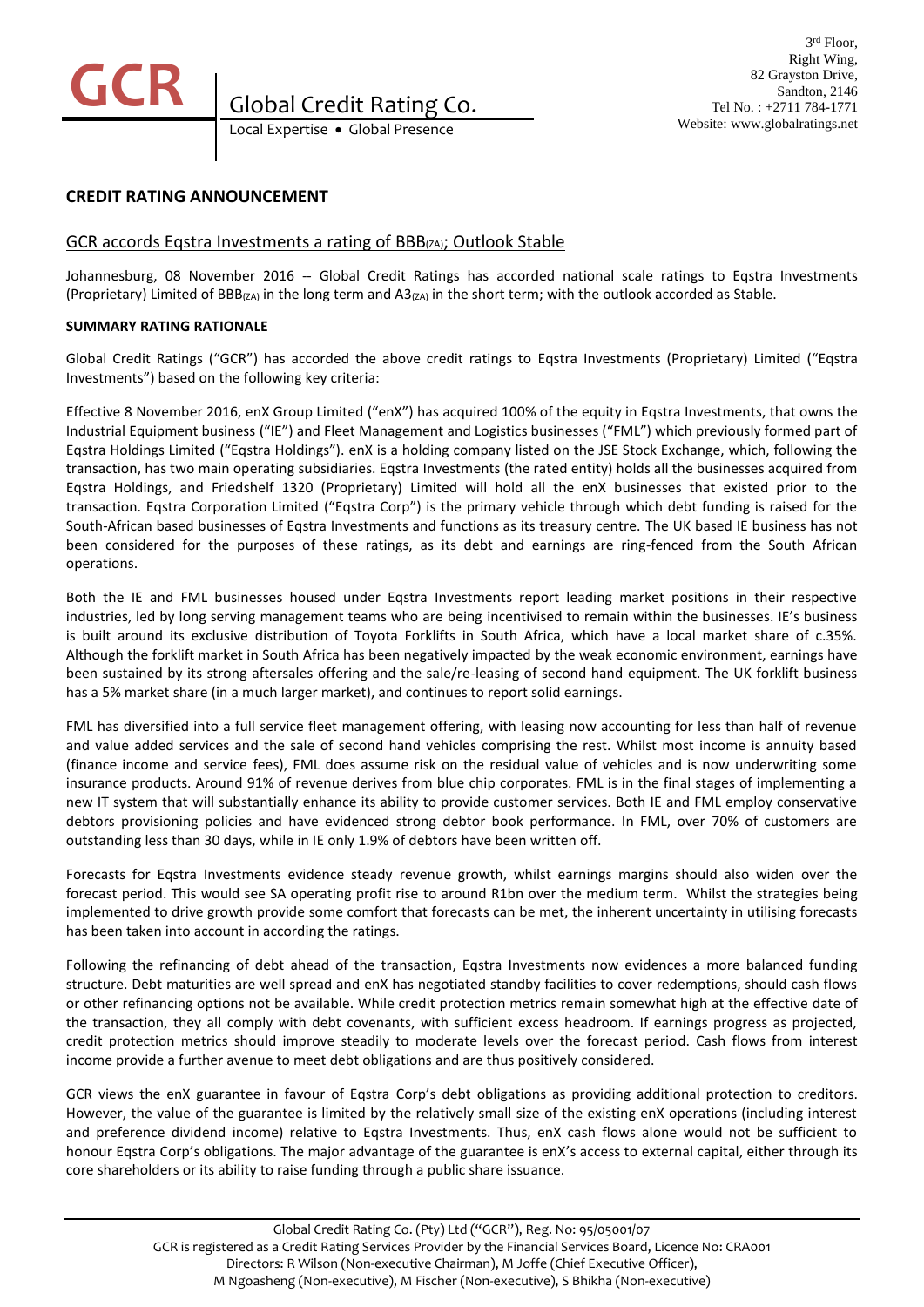

Local Expertise Global Presence **Global Credit Rating Co.** 

Upward rating movement is premised on the attainment of revenue and earnings forecasts over the medium term. A reduction in debt and gearing metrics would also be positively considered. Failure to successfully integrate the transaction or to extract the projected benefit from the acquisitions will likely result in weaker earnings. This would impact cash flows and could prejudice Eqstra Investments' ability to meet debt redemption, or would lead to higher gearing metrics.

## **NATIONAL SCALE RATINGS HISTORY**

Initial rating (November 2016) Long term: BBB(ZA); Short term: A3(ZA) Outlook: Stable

## **ANALYTICAL CONTACTS**

### **Primary Analyst**

Eyal Shevel Sector Head: Corporate and Public Sector Ratings (011) 784-1771 shevel@globalratings.net

### **Committee Chairperson**

Sheri Few Senior Analyst (011) 784-1771 few@globalratings.net

## **APPLICABLE METHODOLOGIES AND RELATED RESEARCH**

Criteria for Rating Corporate Entities, updated February 2016

#### **RATING LIMITATIONS AND DISCLAIMERS**

ALL GCR'S CREDIT RATINGS ARE SUBJECT TO CERTAIN LIMITATIONS AND DISCLAIMERS. PLEASE READ THESE LIMITATIONS AND DISCLAIMERS BY FOLLOWING THIS LINK: HTTP://GLOBALRATINGS.NET/UNDERSTANDING-RATINGS. IN ADDITION, GCR'S RATING SCALES AND DEFINITIONS ARE ALSO AVAILABLE FOR DOWNLOAD AT THE FOLLOWING LINK: HTTP://GLOBALRATINGS.NET/RATINGS-INFO. GCR'S CODE OF CONDUCT, CONFIDENTIALITY, CONFLICTS OF INTEREST, PUBLICATION TERMS AND CONDITIONS AND OTHER RELEVANT POLICIES AND PROCEDURES ARE ALSO AVAILABLE AT HTTP://GLOBALRATINGS.NET.

#### **GLOSSARY OF TERMS/ACRONYMS USED IN THIS DOCUMENT AS PER GCR'S CORPORATE GLOSSARY**

| Capital          | The sum of money that is invested to generate proceeds.                                                                                                                                                                                                                                                                                                                                            |
|------------------|----------------------------------------------------------------------------------------------------------------------------------------------------------------------------------------------------------------------------------------------------------------------------------------------------------------------------------------------------------------------------------------------------|
| Cash Flow        | The inflow and outflow of cash and cash equivalents. Such flows arise from operating, investing and financing activities.                                                                                                                                                                                                                                                                          |
| Covenant         | A provision that is indicative of performance. Covenants are either positive or negative. Positive covenants are activities that the<br>borrower commits to, typically in its normal course of business. Negative covenants are certain limits and restrictions on the borrowers'<br>activities.                                                                                                   |
| Debt             | An obligation to repay a sum of money. More specifically, it is funds passed from a creditor to a debtor in exchange for interest and a<br>commitment to repay the principal in full on a specified date or over a specified period.                                                                                                                                                               |
| Dividend         | The portion of a company's after-tax earnings that is distributed to shareholders.                                                                                                                                                                                                                                                                                                                 |
| Equity           | Equity is the holding or stake that shareholders have in a company. Equity capital is raised by the issue of new shares or by retaining<br>profit.                                                                                                                                                                                                                                                 |
| Interest         | Scheduled payments made to a creditor in return for the use of borrowed money. The size of the payments will be determined by<br>the interest rate, the amount borrowed or principal and the duration of the loan.                                                                                                                                                                                 |
|                  | International local currency (International LC) ratings measure the likelihood of repayment in the currency of the jurisdiction in which<br>International Scale Rating LC the issuer is domiciled. Therefore, the rating does not take into account the possibility that it will not be able to convert local currency<br>into foreign currency or make transfers between sovereign jurisdictions. |
| Long-Term Rating | A long term rating reflects an issuer's ability to meet its financial obligations over the following three to five year period, including<br>interest payments and debt redemptions. This encompasses an evaluation of the organisation's current financial position, as well as how<br>the position may change in the future with regard to meeting longer term financial obligations.            |
| Margin           | A term whose meaning depends on the context. In the widest sense, it means the difference between two values.                                                                                                                                                                                                                                                                                      |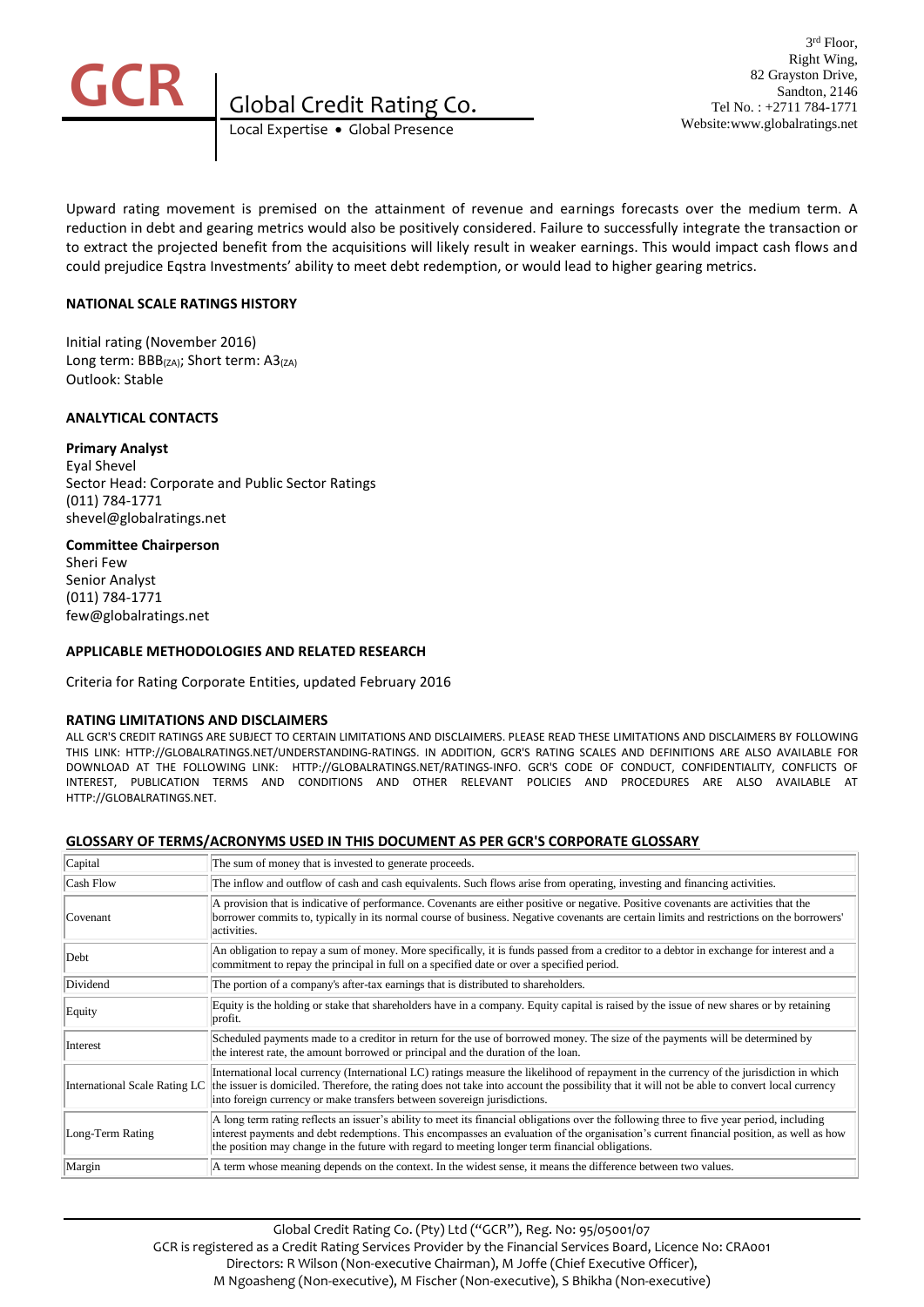

#### 3 rd Floor, Right Wing, 82 Grayston Drive, Sandton, 2146 Tel No. : +2711 784-1771 Website:www.globalratings.net

Local Expertise . Global Presence

| Operating Profit  | Profits from a company's ordinary revenue-producing activities, calculated before taxes and interest costs.                                                                        |
|-------------------|------------------------------------------------------------------------------------------------------------------------------------------------------------------------------------|
| Option            | An option gives the buyer or holder the right, but not the obligation, to buy or sell an underlying financial asset at a pre-determined price.                                     |
| Redemption        | The repurchase of a bond at maturity by the issuer.                                                                                                                                |
| Refinancing       | The issue of new debt to replace maturing debt. New debt may be provided by existing or new lenders, with a new set of terms in place.                                             |
| Shareholder       | An individual, entity or financial institution that holds shares or stock in an organisation or company.                                                                           |
| Short-Term Rating | A short term rating is an opinion of an issuer's ability to meet all financial obligations over the upcoming 12 month period, including<br>interest payments and debt redemptions. |